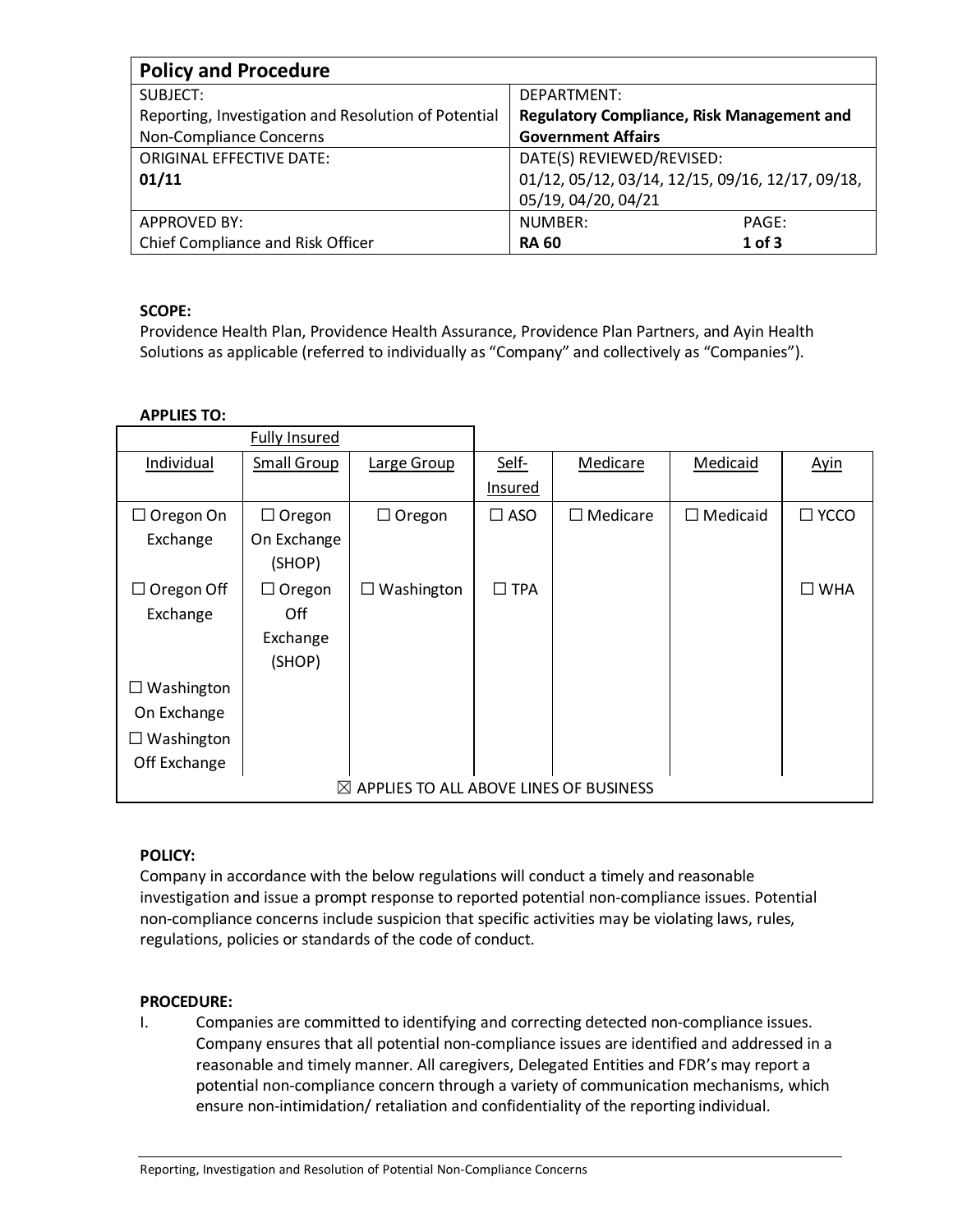| <b>Policy and Procedure</b>                          |                                                  |  |  |  |
|------------------------------------------------------|--------------------------------------------------|--|--|--|
| SUBJECT:                                             | DEPARTMENT:                                      |  |  |  |
| Reporting, Investigation and Resolution of Potential | Regulatory Compliance, Risk Management and       |  |  |  |
| Non-Compliance Concerns                              | <b>Government Affairs</b>                        |  |  |  |
| <b>ORIGINAL EFFECTIVE DATE:</b>                      | DATE(S) REVIEWED/REVISED:                        |  |  |  |
| 01/11                                                | 01/12, 05/12, 03/14, 12/15, 09/16, 12/17, 09/18, |  |  |  |
|                                                      | 05/19, 04/20, 04/21                              |  |  |  |
| <b>APPROVED BY:</b>                                  | NUMBER:<br>PAGE:                                 |  |  |  |
| Chief Compliance and Risk Officer                    | $2$ of $3$<br><b>RA 60</b>                       |  |  |  |

II. In the instance of a suspected and/or potential compliance issue, all caregivers, Delegated Entities and FDR's are required to report such issues to Regulatory Compliance, Risk Management and Government Affairs (RCRMGA). RCRMGA will investigate appropriately and follow the standard processes for reported compliance issues.

Caregivers may report potential non-compliance issues/concerns via the RCRMGA intranet page. A link is provided to caregivers that automatically notifies appropriate RCRMGA leadership of the potential issue/concern.

- III. FDRs and Delegated Entities must immediately report any potential non-compliance violations, including unethical or illegal behavior. The report may be submitted severalways:
	- Medicare Advantage: FDRs can report potential compliance issues directly to the Delegation Program Consultant or issue may be faxed to 503-574-6543, ora message can be left for the for the Medicare Compliance Officer at 503-574-6562 or a call can be made to the confidential Integrity Hotline at 888-294-8455, 24 hours a day, seven days a week.
	- Medicaid: Delegated Entities can report potential compliance issues directly to the Medicaid Program Director and/or Medicaid Compliance Program Manager via email or fax the issue to 503-574-6543. They can also leave a confidential message for the Chief Compliance and Risk Officer at 503-574-6562 or a call can be made to the confidential Integrity Hotline at 888-294-8455, 24 hours a day, seven days a week.
	- Commercial/ASO: FDRs can report potential compliance issues directly to the Director of Commercial Compliance and Regulatory via email or fax the issue to 503-574-6543. They can also leave a confidential message for the Chief Compliance and Risk Officer at 503-574-6562 or a call can be made to the confidential Integrity Hotline at 888-294-8455, 24 hours a day, seven days a week.
- IV. If caregivers or FDR's would prefer to report anonymously, they may:
	- Medicare Advantage: Fax the concern/issue to (503) 574-6543, or send a written concern via interoffice mail or leave a message for the Medicare Compliance Officer at (503) 574- 6562 or call the confidential 24/7 Integrity Hotline at (888)294-8455.
	- Medicaid: Fax the concern/issue to (503) 574-6543, send a written concern via interoffice mail, leave a confidential message for the Chief Compliance and Risk Officer or call the confidential Integrity Hotline at 888-294-8455, 24 hours a day, seven days a week.
	- Commercial/ASO: Fax the concern/issue to 503 574-6543, send a written concern via interoffice mail, leave a confidential message for the Director of Commercial Compliance and Regulatory at 503-574-6457 or call the confidential Integrity Hotline at 888-294-8455, 24 hours a day, seven days a week.